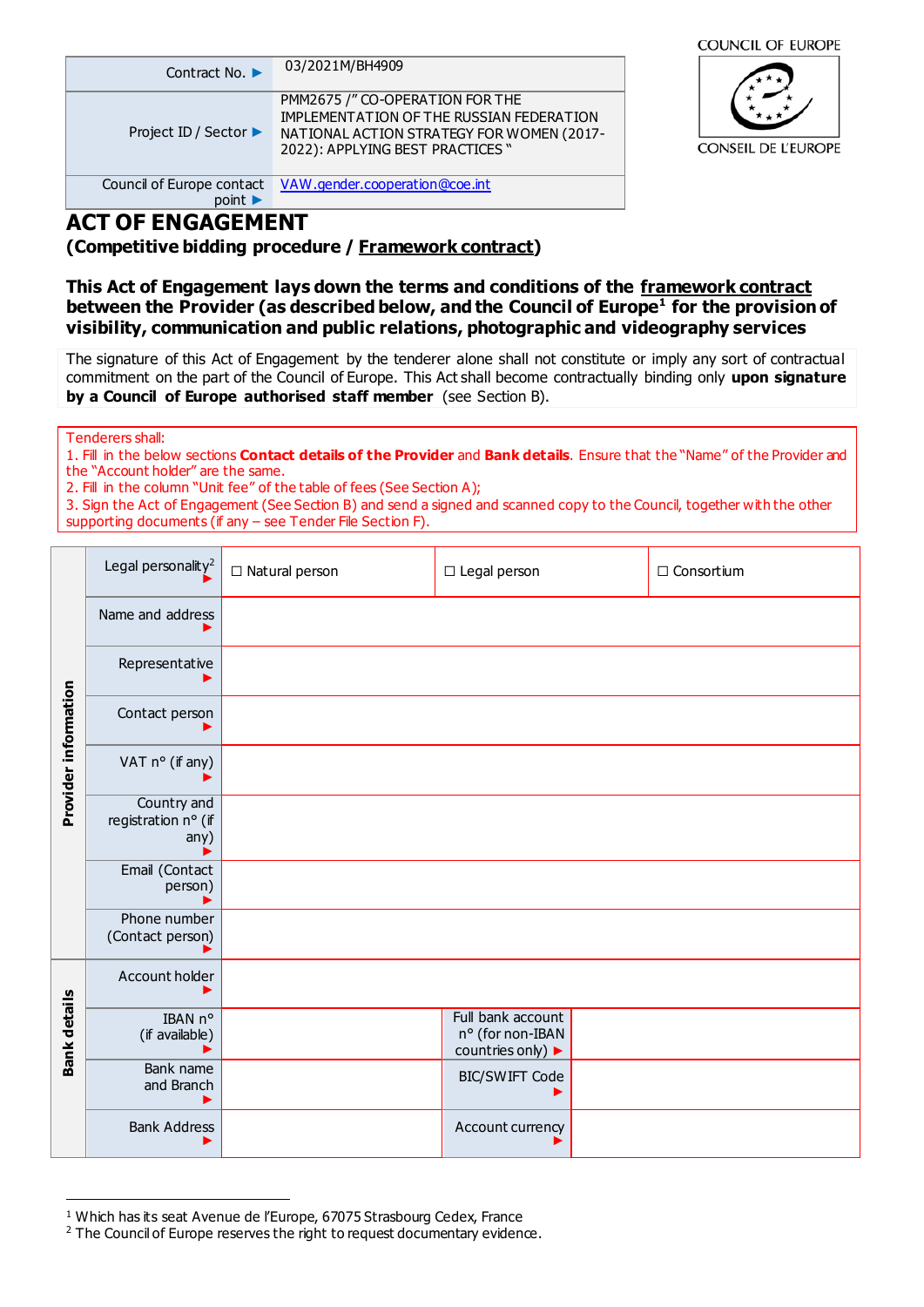### **A. Terms of reference/Table of unit fees**

The Council of Europe is currently implementing a Project "Co-operation for the implementation of the Russian Federation National Action Strategy for women (2017-2022): applying best practices" focuses on two areas: women's political participation and violence against women and domestic violence. The project aims at further building institutional capacities and raise awareness. All outputs are especially conceived to contribute to the practical implementation of the National Action Strategy for Women (2017-2022). The methodology for delivering results rests on good practices exchanges and peer-to-peer events. Project duration is 18 months, the deadline of the project implementation is 17 March 2023. The project is implemented in the Russian Federation. Due to limitations imposed on face-to-face meetings most project activities are planned in online/hybrid format.

In that context, it is looking for Provider(s) (see below) for the provision of for the provision of visibility, communication and public relations, photographic and videography services related to the project to be requested by the Council on an as needed basis, in compliance with the ordering procedure defined below.

Each time an order form is sent, the selected Provider undertakes to take all the necessary measures to send it signed to the Council within 2 (two) working days after its reception.

#### **Ranking**

Orders, under each lot, will be addressed in priority to the first Provider on the ranking list of the tender. If this Provider is unable to take the Order or if no reply is given on his/ger behalf within the above deadline, the Council may call on the second Provider on the ranking list of the tender, and so on down the list.

#### **Lots**

The Tenderer declares that they submit a tender for the following lot/s:

| Tenderers shall tick the box(es) corresponding to the lot(s) they tender for. They can tender for one, |  |
|--------------------------------------------------------------------------------------------------------|--|
| several or all lots.                                                                                   |  |

| Lots                                                                                                                                                                                                                             | <b>Maximum number of</b><br>Provide(s) to be selecte |
|----------------------------------------------------------------------------------------------------------------------------------------------------------------------------------------------------------------------------------|------------------------------------------------------|
| Lot 1 - Communication, Public Relations and services related to<br>project visibility (PR, media, design and production of visibility<br>materials, online and off-line promotion and dissemination including<br>to media, etc.) |                                                      |
| Lot 2 - Professional photographic services, including processing/editing                                                                                                                                                         |                                                      |
| Lot 3 - Professional videography and filming including<br>processing/editing                                                                                                                                                     |                                                      |

#### **Fees**

The fees indicated below will be applicable throughout the duration of the Framework Contract. Prices are indicated in Euros without VAT. For the VAT regime to be mentioned on the invoice(s), please refer to Article 4.2 of the Legal Conditions (See Section C. below). Prices are indicated in Euros without VAT.

|                                                                                                                                                                                                                                                                                                                     | The Provider shall indicate its proposed fee(s) in the box(es) | <b>below</b>   |
|---------------------------------------------------------------------------------------------------------------------------------------------------------------------------------------------------------------------------------------------------------------------------------------------------------------------|----------------------------------------------------------------|----------------|
| LOT 1 – Type of Units $\nabla$                                                                                                                                                                                                                                                                                      |                                                                | Daily Unit fee |
| Plan, design creative concepts and promote/communicate events, topics etc. to better<br>reach out the specific target groups; and design social media messages, visibility/news<br>items in line with the Council of Europe visual identity for the Council of Europe Secretariat<br>to be used in social networks; |                                                                |                |

Contract No. ► 03/2021M/BH4909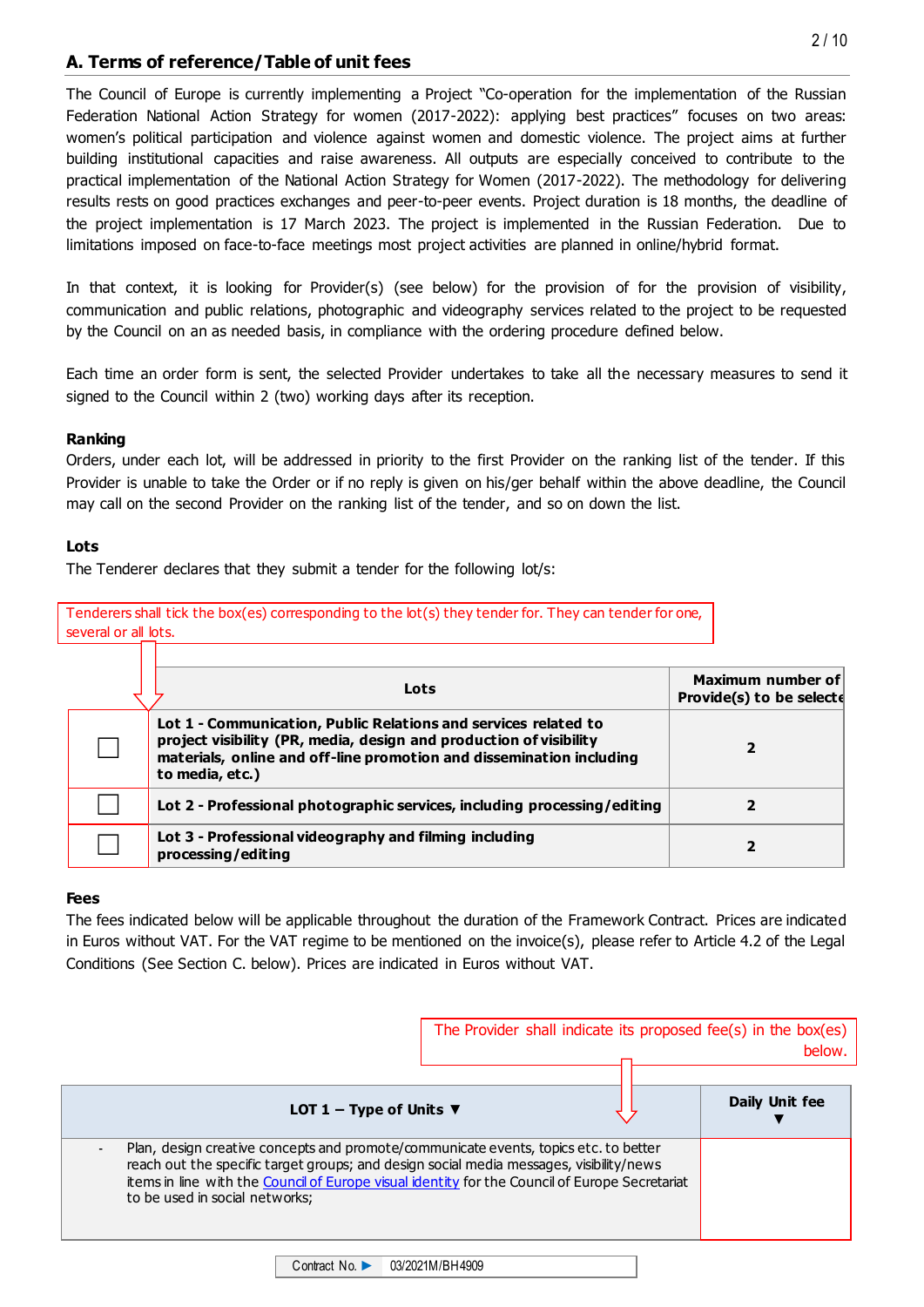|                                                                                                                                                                                                                                                                                                                         | 3 / 10 |
|-------------------------------------------------------------------------------------------------------------------------------------------------------------------------------------------------------------------------------------------------------------------------------------------------------------------------|--------|
| Design, print/produce and disseminate upon request project's visibility materials (banners,<br>posters, folders, invitations, notepads, etc.) with integrated graphic design services to<br>promote the project/activity(s) in line with the Council of Europe visual identity;                                         |        |
| Provide assistance to the Council of Europe Secretariat in organising press conferences,<br>and assist in communicating with journalists on the project areas/events; distribute media<br>advisories and press releases in Russian, ahead of the project's activities, including to the<br>list provided by organisers; |        |
| Identify opportunities for news articles on project/activities in local media (including online<br>media), make suggestions to the best approach/message, assist in proofreading the text<br>into Russian and disseminate them once agreed with the Council of Europe Secretariat;                                      |        |
| Disseminate project information to the public through social and written and online media<br>and TV, including using of professional pictures and videos provided by the CoE<br>Secretariat, as well as audio/video excerpts prepared upon request in line with the Council<br>of Europe visual identity.               |        |
|                                                                                                                                                                                                                                                                                                                         |        |

| This Framework Contract takes effect as from the date of its signature by both parties and is concluded until: $\vert_{17/03/2023}$ |            |
|-------------------------------------------------------------------------------------------------------------------------------------|------------|
| The Framework Contract may be renewed [annually] with the written agreement of the parties. It may not be<br>enewed beyond:         | 17/03/2024 |

| The Provider shall indicate its proposed fee(s) in the box(es)                                                                                                                                                                                                                                                                                                                                                                                                                                                                         |                                                                     | below.          |
|----------------------------------------------------------------------------------------------------------------------------------------------------------------------------------------------------------------------------------------------------------------------------------------------------------------------------------------------------------------------------------------------------------------------------------------------------------------------------------------------------------------------------------------|---------------------------------------------------------------------|-----------------|
| LOT 2 – Type of Units $\nabla$                                                                                                                                                                                                                                                                                                                                                                                                                                                                                                         | <b>Unit rate</b>                                                    | <b>Unit fee</b> |
| Photography services during project events including processing<br>1.<br>(cropping, colour/light adjustment, correcting saturation, etc.) of 70<br>photos to be sent electronically (in JPEG format) to the CoE Secretariat:<br>1 - 10 selected pictures after the event (same day);<br>$2$ – the rest of the pictures not later than 5 working days after the<br>event.<br>Photos should capture speakers, chairpersons, moderators,<br>participants, general picture of the room, press conference (if any) and<br>visibility items. | Per full day at the<br>event (including<br>processing/editing)      |                 |
| 2.<br>Photography services during project events including processing<br>(cropping, colour/light adjustment, correcting saturation, etc.) of 40<br>photos to be sent electronically (in JPEG format) to the CoE Secretariat:<br>1 - 10 selected pictures after the event (same day);<br>$2$ – the rest of the pictures not later than 3 working days after the<br>event.<br>Photos should capture speakers, chairpersons, moderators,<br>participants, general picture of the room, press conference (if any) and<br>visibility items. | Per half-a-day at<br>the event<br>(including<br>processing/editing) |                 |
| Printing and delivering of 10 high-quality pictures chosen from the<br>3.<br>batch delivered electronically (common small and medium printing<br>formats), to be delivered in 5 working days from the selection<br>communicated by the CoE Secretariat.                                                                                                                                                                                                                                                                                | Lump-sum (10<br>pictures)                                           |                 |

| This Framework Contract takes effect as from the date of its signature by both parties and is concluded until: |            |
|----------------------------------------------------------------------------------------------------------------|------------|
| The Framework Contract may be renewed [annually] with the written agreement of the parties. It may not be      |            |
| renewed beyond:                                                                                                | 17/03/2024 |

Contract No. ► 03/2021M/BH4909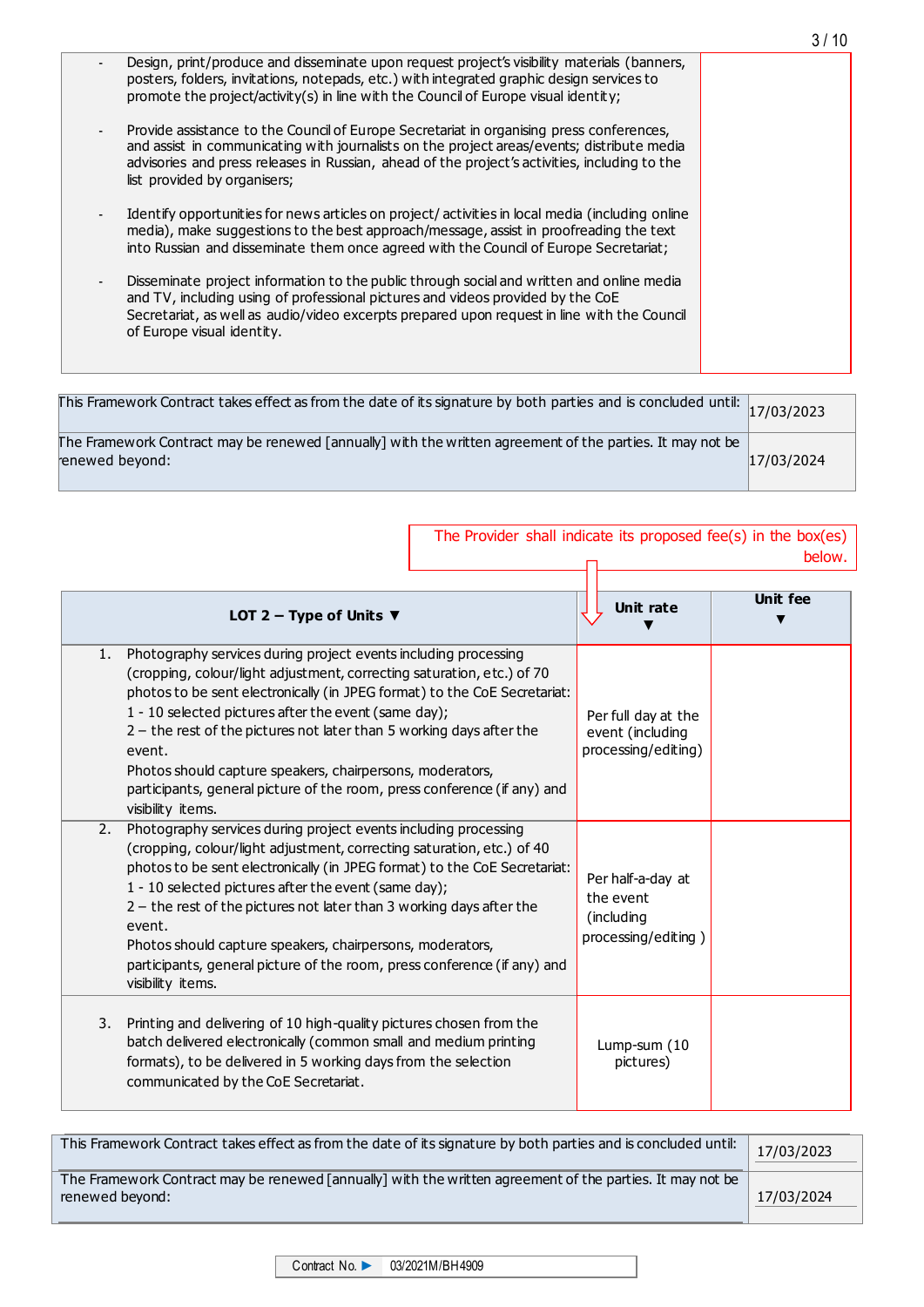| The Provider shall indicate its proposed fee(s) in the box(es) |  |  |  |        |
|----------------------------------------------------------------|--|--|--|--------|
|                                                                |  |  |  | below. |

|    | LOT 3 – Type of Units $\blacktriangledown$                                                                                                                                                                                 | Unit rate                                                           | <b>Unit fee</b> |
|----|----------------------------------------------------------------------------------------------------------------------------------------------------------------------------------------------------------------------------|---------------------------------------------------------------------|-----------------|
| 1. | Produce short videos, (from 30 seconds to two minutes) of project<br>events), including processing/editing of the videos to be sent<br>electronically.                                                                     | Per full day at the<br>event (including<br>processing/editing)      |                 |
| 2. | Produce short videos, (from 30 seconds to two minutes) of project<br>events), including processing/editing of the videos to be sent<br>electronically.                                                                     | Per half-a-day at<br>the event<br>(including<br>processing/editing) |                 |
| 3. | Filming of the events to be broadcast live on the CoE website or social<br>media.                                                                                                                                          | Per event (half-aday)                                               |                 |
| 4. | Conduct of interviews with CoE project beneficiaries, partners and staff<br>members (1-4 minutes per interview with questions given by the CoE<br>Secretariat.                                                             | Per interview                                                       |                 |
| 5. | Preparation of storyboards and production of the project's final video, in<br>co-operation with the CoE Secretariat.                                                                                                       | Per storyboard                                                      |                 |
| 6. | Compilation of video materials for the production of video clips (from 2<br>to 4 minutes in total), including editing/processing/producing of the<br>videos as promotional materials (videos from events and interviews).  | Per production of<br>one video                                      |                 |
| 7. | Compilation of video materials for the production of video clips (from 5<br>to 10 minutes in total), including editing/processing/producing of the<br>videos as promotional materials (videos from events and interviews). | Per production of<br>one video                                      |                 |
| 8. | Inclusion and synchronisation of subtitles (in English/French/Russian<br>depending on the original language) in the videos produced.                                                                                       | Per video                                                           |                 |
| 9. | Inclusion and synchronisation of voiceover (in English/French/Russian<br>depending on the orginal language) in the video produced.                                                                                         | Per video                                                           |                 |

| This Framework Contract takes effect as from the date of its signature by both parties and is concluded<br>until:            |            |
|------------------------------------------------------------------------------------------------------------------------------|------------|
| The Framework Contract may be renewed [annually] with the written agreement of the parties. It may not<br>be renewed beyond: | 17/03/2024 |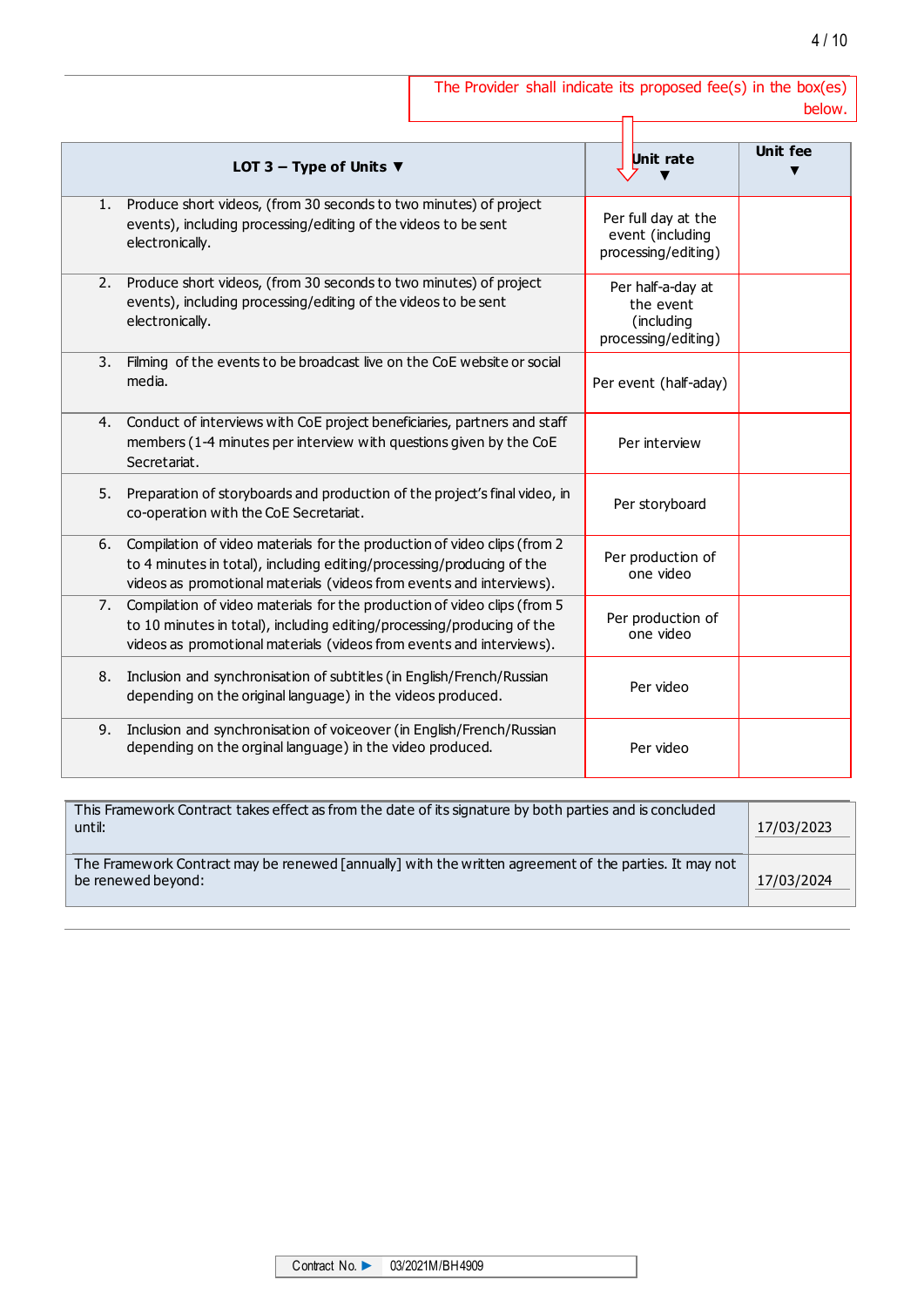### **B. Declaration of Agreement and Signature**

I, the undersigned, acting on my own behalf or as a representative of the Provider indicated below, hereby:

- Declare having the authority to represent the Provider;
- Declare that the information provided to the Council under this procedure is complete, correct and truthful.
- Acknowledge, in signing this document, that I have been notified that if any of the statements made or information provided prove to be false, the Council reserves the right to exclude the tender concerned from the procedure or to terminate any existing contractual relations related to the latter;
- Express consent to any audit or verification that the Council may initiate by any means on the information provided under this procedure;
- Declare that neither I or the Provider I represent is in any of the situations listed in the exclusion criteria as reproduced in the Tender File;
- Declare that neither I, nor the Provider I represent, are in a situation of a conflict of interests or a potential conflict of interest in relation to this procedure. I have been notified and understand that a conflict of interests may arise, in particular, from economic interests, political or national affinities, emotional or family ties or any other type of shared relationship or interest;
- Declare (where applicable) that I am the only owner of the moral rights in any creations of the company under my sole proprietorship or equivalent and that I am individually liable for all obligations undertaken under this contract by me or by the company under my sole proprietorship or equivalent;
- Undertake to update the Council with significant information changes within a reasonable time. Significant information changes include, but are not limited to change of legal status, ownership, name and address, loss of licence of registration, filing bankruptcy, suspension or debarment by any national or local governmental agency or assimilated, inclusion in the lists of persons or entities subject to restrictive measures applied by the European Union (available at [www.sanctionsmap.eu\)](http://www.sanctionsmap.eu/);
- Accept without any derogation all the terms of the Legal Conditions as reproduced in the present document and understand that its signature **shall constitute signature of the contract** with the Council subject to the selection of the tender by the Council and the signature of this Act by a representative of the Council.

Tenderers shall **fill in this part**, **print the document**, **sign in the last box** below and **send a scan copy of the document** to the email address indicated on the 1<sup>st</sup> page of the Tender file.

|           |                      | For the Provider                 |                                  | For the Council of Europe <sup>3</sup> |        |               |
|-----------|----------------------|----------------------------------|----------------------------------|----------------------------------------|--------|---------------|
|           | Provider ▶           |                                  | Signatory (Name,<br>Function and |                                        |        |               |
| Signature | Signatory▶           |                                  | Entity)                          |                                        |        |               |
|           | Place of signature ▶ | In                               | Place of signature               | In                                     |        |               |
|           | Date of signature ▶  | $\begin{array}{ccc} \end{array}$ | Date of signature                |                                        |        | $\frac{1}{2}$ |
|           | Signature >          |                                  | Signature                        |                                        |        |               |
|           |                      |                                  | Selection and<br>Ranking (if     | Lot $1$                                | $\Box$ | out of        |
|           |                      |                                  | applicable)                      | Lot $2$                                | П      | out of        |
|           |                      |                                  |                                  | Lot 3                                  | $\Box$ | out of        |

Contract No. ► 03/2021M/BH4909

 $\overline{a}$ <sup>3</sup> On behalf of the Secretary General of the Council of Europe.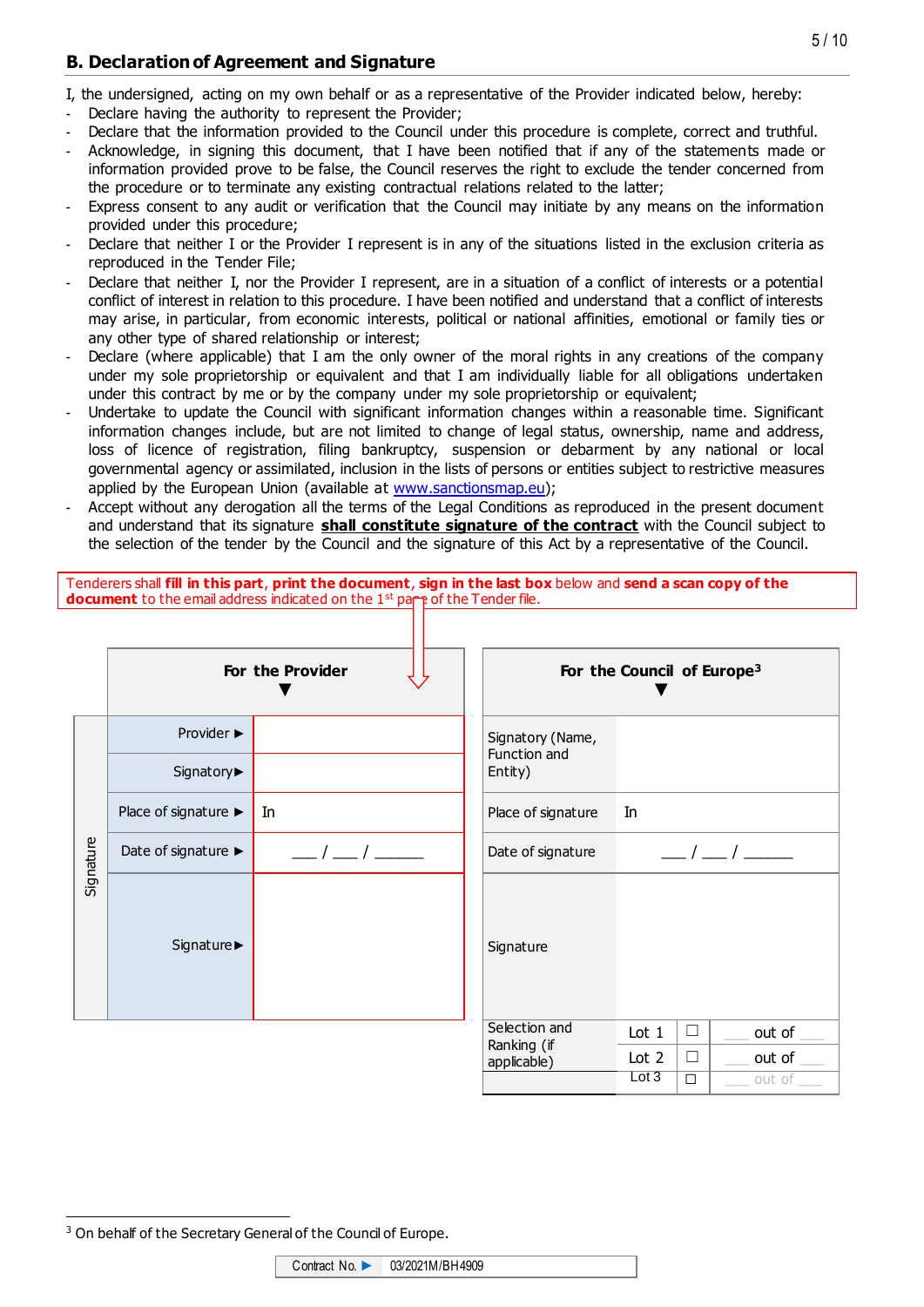### **C. Legal Conditions**

#### **ART ICLE 1 – GENERA L PROVISIONS**

- 1.1 The Provider undertakes, on the conditions and in the manner laid down by common agreement hereafter excluding any accessory verbal agreement, to provide the list of Deliverables reproduced in the Terms of reference (see Section A above) related to the present contract and in the tender submitted by the Provider.
- 1.2 The present contract is composed, by order of precedence, of: a) the Act of Engagement, in its entirety (cover page, Sections A and B and the present Legal Conditions) and any subsequent Order; and
	- b) the tender submitted by the Provider.
- 1.3 Any general purchasing terms and conditions of the Provider shall never prevail over these legal conditions. Any provision proffered by the Provider in its documents (general conditions or correspondence) conflicting with the clauses of these legal conditions shall be deemed void, except for any clauses which may be more favourable to the Council.
- 1.4 For the purposes of this Contract:
	- a) "Contract" shall refer to the documents described in 1.2, above;
	- b) "Council" shall mean the Council of Europe;
	- c) "Deliverables" shall mean the services or goods as described in the Terms of reference;
	- d) "Parties" shall mean the Council and the Provider;
	- e) "Provider" shall mean the legal or physical person selected by the Council for the provision of the Deliverables. This person may equally be referred to as the "Service Provider" or the "Consultant".

#### **ART ICLE 2 – DURA T ION**

The contract is concluded until the day specified in Section A of this Act of Engagement and takes effect as from the date of its signature by both parties. The contract may be renewed in accordance with the conditions laid down in Section A of the Act of Engagement. The Deliverables shall be executed in accordance with the timeframe indicated in the Terms of reference and in any subsequent Order form.

#### **ART ICLE 3 – OBLIGA T IONS OF T HE PROVIDER**

# **3.1 General obligations**<br>**3.1.1.** The Provider bears

- 3.1.1. The Provider bears sole responsibility for all the decisions made and the human, technical, logistic and material resources used in the context of the Contract in order to provide the Deliverables, with due respect for the Council of Europe's needs and constraints, as contractually defined.
- 3.1.2. The Provider recognises that it is subject to a general obligation to provide advice, including, but not limited to, an obligation to provide any relevant information or recommendations to the Council. In this context, the Provider shall supply to the Council all the advice, warnings and recommendations necessary particularly in terms of quality of Deliverables, security and compliance with professional standards. The Provider also undertakes to inform the Council as soon as it becomes aware, during the execution of the Contract, of any initiatives and/or adopted laws and regulations, policies, strategies or action plans or any other development related to the object of the Contract.

#### **3.2 Intellectual services**

- 3.2.1. The provisions of Articles 3.2.2 to 3.2.10 shall apply insofar as the contract concerns the provision of intellectual services.
- 3.2.2. Unless agreed otherwise by the Parties, any written documents prepared by the Provider under the contract shall be written in English and produced on a word processing file. In case the Parties agree that a written document shall be prepared in a language other than English or French, a summary in English or French shall be included in the said document.
- 3.2.3. Unless agreed otherwise by the Parties, all written documents of more than 1,500 words shall be preceded or accompanied by a text summarising the subject and main conclusions and shall not, unless specifically required, exceed 5,000 words.
- 3.2.4. The Provider guarantees that the Deliverables conform to the highest academic standards.
- 3.2.5. The Provider cedes irrevocably and exclusively to the Council throughout the entire world and for the entire period of copyright protection, all rights on the Deliverable(s) produced as a result of the execution of the present contract. Such rights shall include in particular the right to use, reproduce, represent, publish, adapt, translate and distribute – or to have used, reproduced, represented, published, adapted, translated and distributed - in any country, in any language, in any form and on any kind of support, including on a CD-ROM or the Internet, the said Deliverables, or any part thereof.
- 3.2.6. The Council reserves the right to exercise the above -mentioned rights for any purpose falling within its activities.
- 3.2.7. The Provider guarantees that use by the Council of the Deliverable(s) produced as a result of the execution of the present contract will not infringe the rights of third parties. However, should the Council incur liability as the result of any such infringement; the Provider will compensate it in full for any damage it may suffer in consequence.
- 3.2.8. Notwithstanding the provision in Article 3.2.5 above, the Council may, on prior application by the Provider, authorise the Provider to use the Deliverable(s) referred to above. When giving the Provider such authority, the Council will inform the Provider of any conditions to which such use may be subject.
- 3.2.9. Any intellectual property rights of the Provider over methods, knowledge and information which are in existence at the date of the conclusion of the Contract and which are comprised in or necessary for or arising from the performance of the Contract shall remain the property of the Provider. However, in consideration of the fees payable pursuant to the Contract the Provider hereby grants the Council a non-exclusive and free licence for the entire world and for the entire period of protection by the applicable intellectual property rights law for the use of such methods, knowledge and information insofar as they are an integral part of the Deliverable(s).
- 3.2.10. If the Deliverable(s) result(s) in the provision of a training session, and provided the training materials are not the property of the Council, the Provider shall grant the participants in the training a non-exclusive licence for the entire world and for the entire period of protection by the applicable intellectual property rights law for their own professional use of those training materials.

#### **3.3 Health and social insurance of the Provider or its employees**

The Provider shall undertake all necessary measures to arrange for health and social insurance during the entire contract. The Provider acknowledges and accepts in this regard that the Council shall not assume any responsibility for any health and social risks concerning illness, maternity or accident which might occur during the performance of work under the contract.

| Contract No. $\blacktriangleright$ | 03/2021M/BH4909 |
|------------------------------------|-----------------|
|                                    |                 |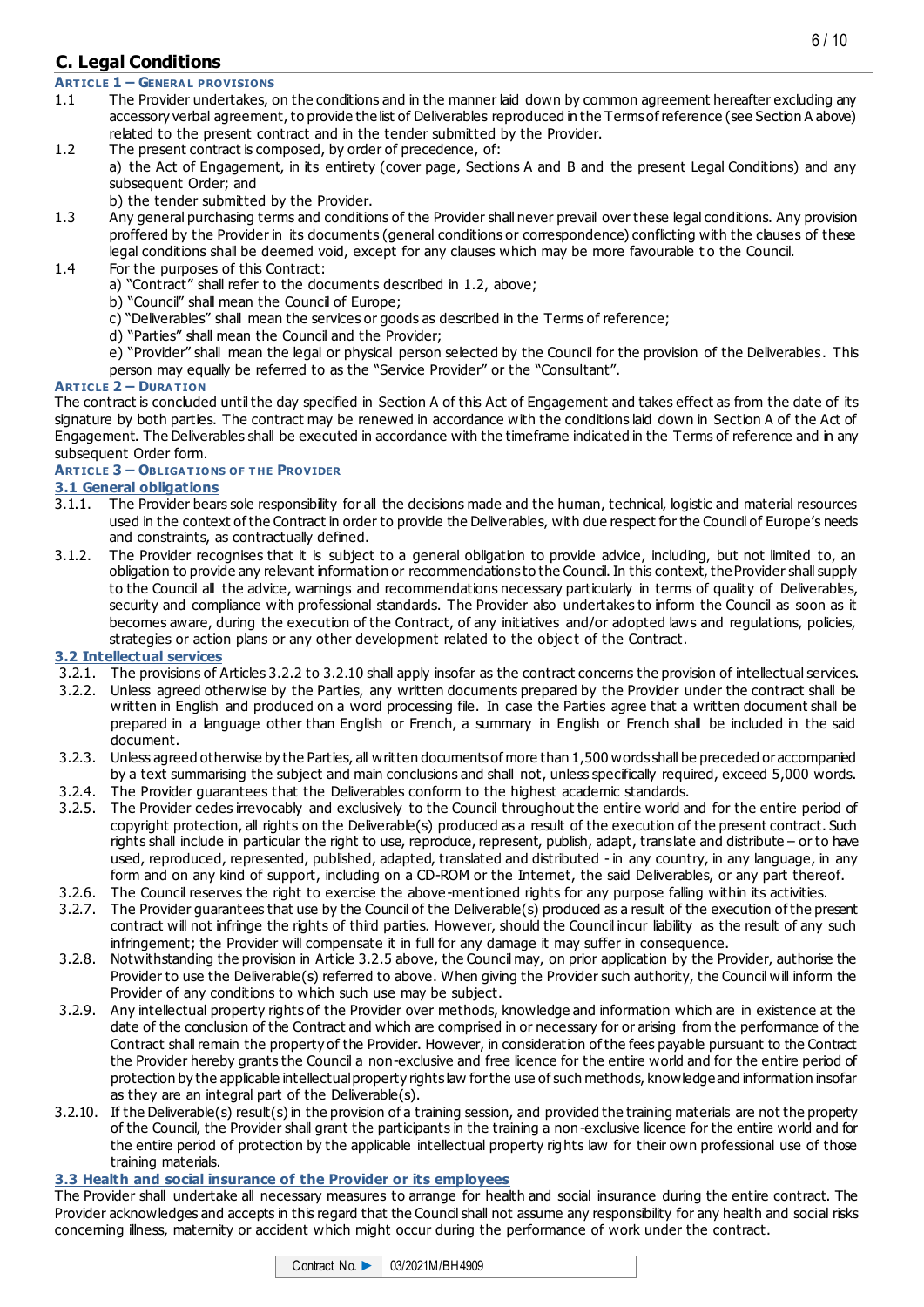#### **3.4 Fiscal obligations**

The Provider undertakes to inform the Council about any change of its status with regard to VAT, to observe all applicable rules and to comply with its fiscal obligations in:

a) submitting a request for payment, or an invoice, to the Council in conformity with the applicable legislation;

b) declaring all fees received from the Council for tax purposes as required in his/her/its country of fiscal residence.

#### **3.5 Loyalty and confidentiality**

- 3.5.1. In the performance of the present contract, the Provider will not seek or accept instructions from any government or any authority external to the Council. The Provider undertakes to comply with the Council's directive s for the completion of the Deliverables and to refrain from any word or act that may be construed as committing the Council.
- 3.5.2. The Provider shall observe the utmost discretion in all matters concerning the contract, and particularly any matters or data that have been or are to be recorded that come to the Provider's attention in the performance of the contract. Unless obliged to do so under the terms of the contract, or expressly authorised to do so by the Secretary General of the Council, the Provider shall refrain at all times from communicating to any person, legal entity, government or authority external to the Council any information which has not been made public and which has come to the Provider's notice as a result of dealings with the Council. Nor shall the Provider seek to gain private benefit from such information. Neither the expiry of the contract nor its termination by the Council shall lift these obligations.

#### **3.6 Disclosure of the terms of the contract**

- 3.6.1. The Provider is informed and gives an authorisation of disclosure of all relevant terms of the contract, including identity and price, for the purposes of internal and external audit and to the Committee of Ministers and to the Parliamentary Assembly of the Council with a view to these latter discharging their statutory functions, as well as for the purpose of meeting the publication and transparency requirements of the Council of Europe or its donors. The Provider authorises the publication, in any form and medium, including the websites of the Council of Europe or its donors, of the title of the contract/projects, the nature and purpose of the contract/projects, name and locality of the Provider and amount of the contract/project.
- 3.6.2. Whenever appropriate, specific confidentiality measures shall be taken by the Council to preserve the vital interests of the Provider.

#### **3.7 Use of the Council of Europe's name**

The Provider shall not use the Council's name, flag or logo without prior authorisation of the Council.

#### **3.8 Data Protection**

- 3.8.1. Without prejudice to the other provisions of this contract, the Parties undertake, in the execution of this contract, to comply at all times with the legislation applicable to each of them concerning the processing of personal data.
- 3.8.2. Where the Provider, pursuant to its obligations under this contract, processes personal data on behalf of the Council, it shall: i. Process personal data only in accordance with written instructions from the Council;<br>ii. Process personal data only to the extent and in such manner as is necessary for the ex-
	- Process personal data only to the extent and in such manner as is necessary for the execution of the contract, or as otherwise notified by the Council;
	- iii. Implement appropriate technological measures to protect personal data against accidental loss, destruction, damage, alteration or disclosure. These measures shall be appropriate to the harm which might result from any unauthorised or unlawful processing, accidental loss, destruction, or damage while having regard to the nature of the personal data which is to be protected;
	- iv. Take reasonable steps to ensure the reliability of the Provider's employees having access to the personal data and to ensure that they have committed themselves to confidentiality or are under an appropriate statutory obligation of confidentiality and thus agree to comply with the data protection obligations set out in this contract;
	- v. Obtain written consent from the Council prior to any transfer of possession or responsibility for the personal data to any subcontractors. If the Council chooses to authorise subcontracting, the same data protection obligations as set out in this contract shall be imposed on the subcontractor by way of a contract. The Provider shall remain fully liable to the Council for the performance of that subcontractor's obligations.
	- vi. Notify the Council within five working days if it receives: a. a request from a data subject to have access (including rectification, deletion and objection) to that person's personal data; or
		- b. a complaint or request related to the Council's obligations to comply with the data protection requirements.
	- vii. Provide the Council with full assistance in relation to any such request or complaint and assist the Council to fulfil its obligation to respond to the requests for rectification, deletion and objection, to provide information on data processing to data subjects and to notify personal data breaches;
	- viii. Allow for and contribute to checks and audits, including inspections, conducted or mandated by the Council or by any authorised third auditing person. The Provider shall immediately inform the Council of any audit not conducted or mandated by the Council;
	- ix. Not process nor transfer personal data outside the jurisdiction of a Council of Europe Member Stat e without the prior authorisation of the Council and provided that an adequate level of protection is guaranteed by law or by ad hoc or approved standardised safeguards (such as binding corporate rules) in the jurisdiction of the recipient;
	- x. Make available to the Council all information necessary to demonstrate compliance with the obligations under the contract in connection with the processing of personal data and the rights of data subjects;
	- xi. Upon the Council's request, delete or return to the Council all personal data and any existing copies, unless the applicable law requires storage of the personal data.

#### **3.9 Parallel Activities**

Where the Provider is a natural person who is employed in parallel to this Contract, they hereby confirm that they:

- a) have been granted approval from their employer to perform paid services for the Council under this Contract, and/or
- b) have been granted leave during the performance of their obligations under this Contract.

#### **3.10 Other obligations**

3.10.1. In the performance of the present contract, the Provider undertakes to comply with the applicable principles, rules and values of the Council.



7 / 10

| Contract No. $\blacktriangleright$ | 03/2021M/BH4909 |  |
|------------------------------------|-----------------|--|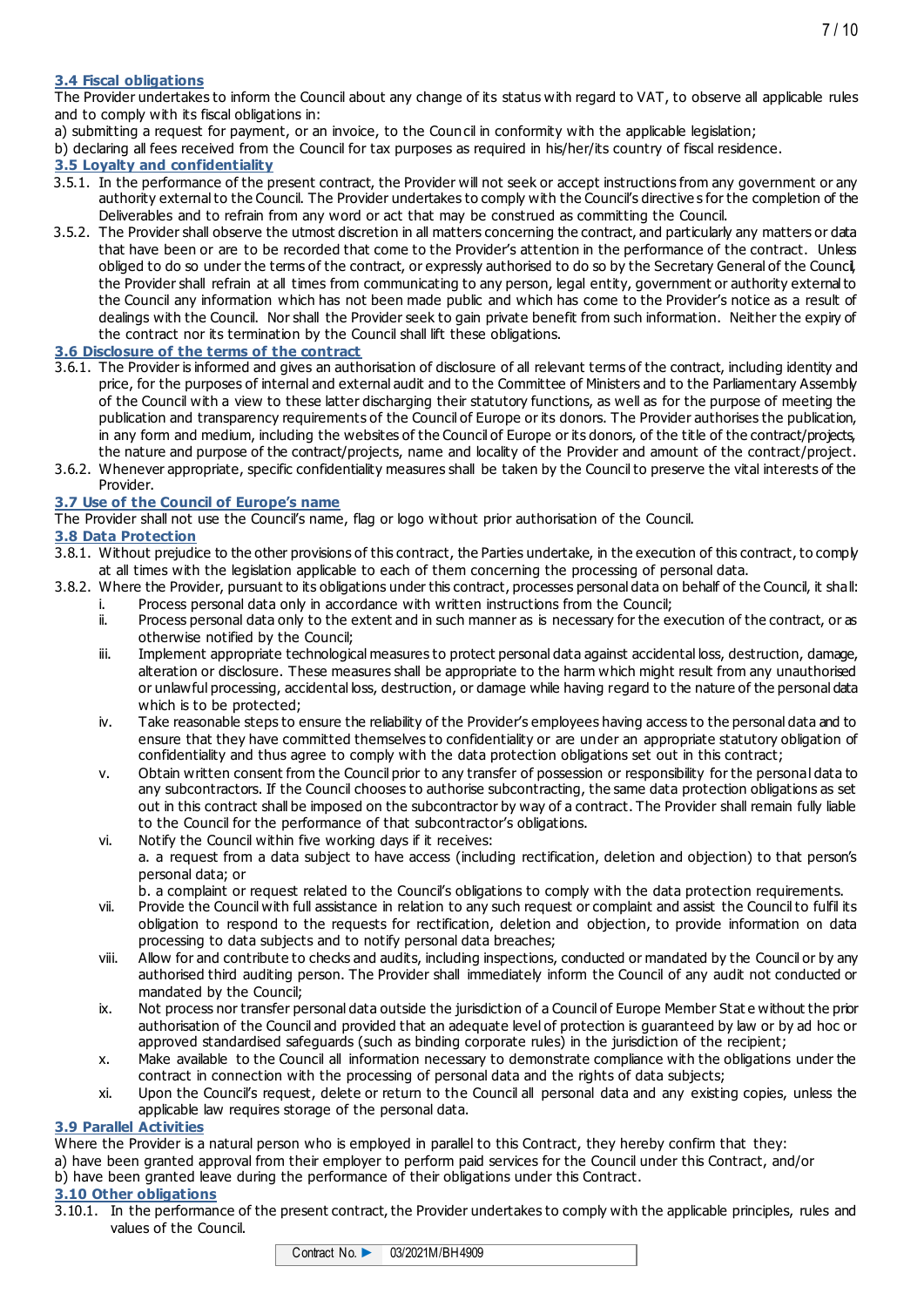3.10.3. Nothing in this contract may be construed as conferring on the Provider the capacity of a Council of Europe staff member or employee.

#### **ART ICLE 4 – FEES, EXPENSES A ND MODE OF PA YMENT**

#### **4.1 Ordering**

- 4.1.1. Each time an Order Form is sent, the selected Provider undertakes to take all the necessary measures to send it **signed** to the Council within the deadline indicated in the Tender File. If this Provider is unable to take the Order or if no reply is given on his behalf within that deadline, the Council may call on another Provider, if any, in accordance with the terms of the Tender File.
- 4.1.2. An Order Form is considered to be legally binding when the Order, signed by the Provider, is approved by the Council, by displaying a Council's Purchase Order number on the Order, as well as by signing and stamping the Order concerned. Copy of each approved Order Form shall be sent to the Provider, to the extent possible on the day of its signature.
- 4.1.3. In return for the fulfilment by the Provider of its obligations under each Order, the Council undertakes to pay the Provider the fees as indicated in the relevant Order Form, in the currency specified in the Table of fees.
- 4.1.4. Amounts/Fees indicated in this Contract and in each Order are final and not subject to review.

#### **4.2 VAT**

- 4.2.1. Should the Provider not be subject to VAT, the amount invoiced shall be net fixed amount. Should the Provider be subject to VAT, the amount shall be invoiced as indicated in Articles 4.2.2 to 4.2.5.
- 4.2.2. Should the deliverables be taxable in France, the amount invoiced shall be VAT inclusive.
- 4.2.3. Should the deliverables be taxable in another EU country, and unless otherwise agreed between the Parties, the Council will provide the Provider with an exemption certificate prior to the signature of the contract. The exemption certificate sent by the Council of Europe should be retained by the Provider and presented to the relevant tax authorities to justify tax free invoicing. In accordance with Article 2 b) of Council Directive 2001/115/EC, the following should be stated in the invoice: "Intra-Community sale/service to an exempted organisation: Articles 143 and 151 of Council Directive 2006/112/EC" and should indicate the final total amount excluding VAT. In case the CoE will not be in a position to provide the said certificate, the Council will pay the invoice with VAT included.
- 4.2.4. Should the deliverables be taxable in a non-EU country, the amount invoiced will not include VAT if the local (national) legislation allows for it, or if the Council of Europe enjoys tax exemption through other means in the country concerned. Otherwise, it shall include VAT.
- 4.2.5. For the provision of "online services", should the Provider be established either in an EU country (other than Franc e) or in a non-EU country, the invoiced amount shall include French VAT at the applicable rate. The invoice shall indicate the total amount without taxes, the rate and the amount of the VAT and the total amount 'all tax included'. The invoice shall also stipulate the following statement: "Intra-community sale/service: French VAT collected by the Provider and paid to the Mini One-Stop shop in [Address/Country]".

# **4.3 Invoicing and payment**<br>**4.3.1.** For each Order comple

- 4.3.1. For each Order completed, and upon acceptance of the Deliverable(s) by the Council, the Provider shall submit an invoice or a request for payment in triplicate and in the currency specified in the Table of fees, in conformity with the applicable legislation.
- 4.3.2. Before accepting the Deliverable(s), the Council reserves the right to ask the Provider to submit any other document or information that may serve the purpose of establishing that the Contract has been duly executed.
- 4.3.3. In the case of event organisation, the Provider shall in any case submit any document that proves th at the event took place, including but not limited to an attendance sheet broken down into half days specifying the location, date(s) and time(s) of the event(s) or activity(ies), to be individually signed by each participant and the Provider.
- 4.3.4. The payment for the Deliverables to be paid by the Council shall be made within 60 calendar days of submission of the invoice described in Article 4.3.1, subject to the submission of the Deliverable(s) described in the Terms of reference and its/their acceptance by the Council.
- 4.3.5. Advance payments are subject to a written agreement between the parties, on an order by order basis, and should be paid within 60 calendar days upon signature of the Order concerned.

#### **4.4 Other expenses**

- 4.4.1. In the event of the Provider being required to travel for the purposes of the contract and provided the Terms of reference do not stipulate that the fees already include travel and subsistence expenses, the Council undertakes, subject to its prior agreement, to reimburse travel and subsistence allowances in compliance with the Council's applicable Rules.
- 4.4.2. Travel expenses referred to under 4.4.1 will be reimbursed on the basis of the rail fare (first class) or air fare (tourist class) upon presentation of an invoice on the letterhead of the relevant vouchers. Subsistence expenses (including travel expenses within the locality visited) will be reimbursed at the applicable daily rate.
- 4.4.3. In the event of the Provider being required to travel for the purposes of the contract, the duration of the Provider's travel and stays will be covered by an insurance policy with the insurers CHARTIS (Policy No. 2.004.761). A telephone helpline is available in case of emergency (+ 32 (0)3 253 69 16). The said insurance will cover specific risks related to travel and stay of the Provider (including medical costs related to unforeseen illness or accident, repatriation, death, cancellation of journey or flight, theft or loss of personal possessions). The insurance policy does not cover persons over 75 years of age. **ART ICLE 5 - BREA CH OF CONT RA CT**

## 5.1. In the event that:

a) the Provider does not satisfy the conditions laid down in this contract or those resulting from any modifications duly accepted in writing by both parties, in accordance with the provisions of Article 6 below ; or

- b) the Deliverables provided as referred to under Article 1.1 do not reach a satisfactory level; or
- c) the Provider is in any of the situations listed in Article 11.2,

the Council may consider there to have been a breach of contract and may consequently refuse to pay to the Provider the amounts referred to in Article 4.1 and Article 4.4 above.



8 / 10

| Contract No. $\blacktriangleright$ | 03/2021M/BH4909 |  |
|------------------------------------|-----------------|--|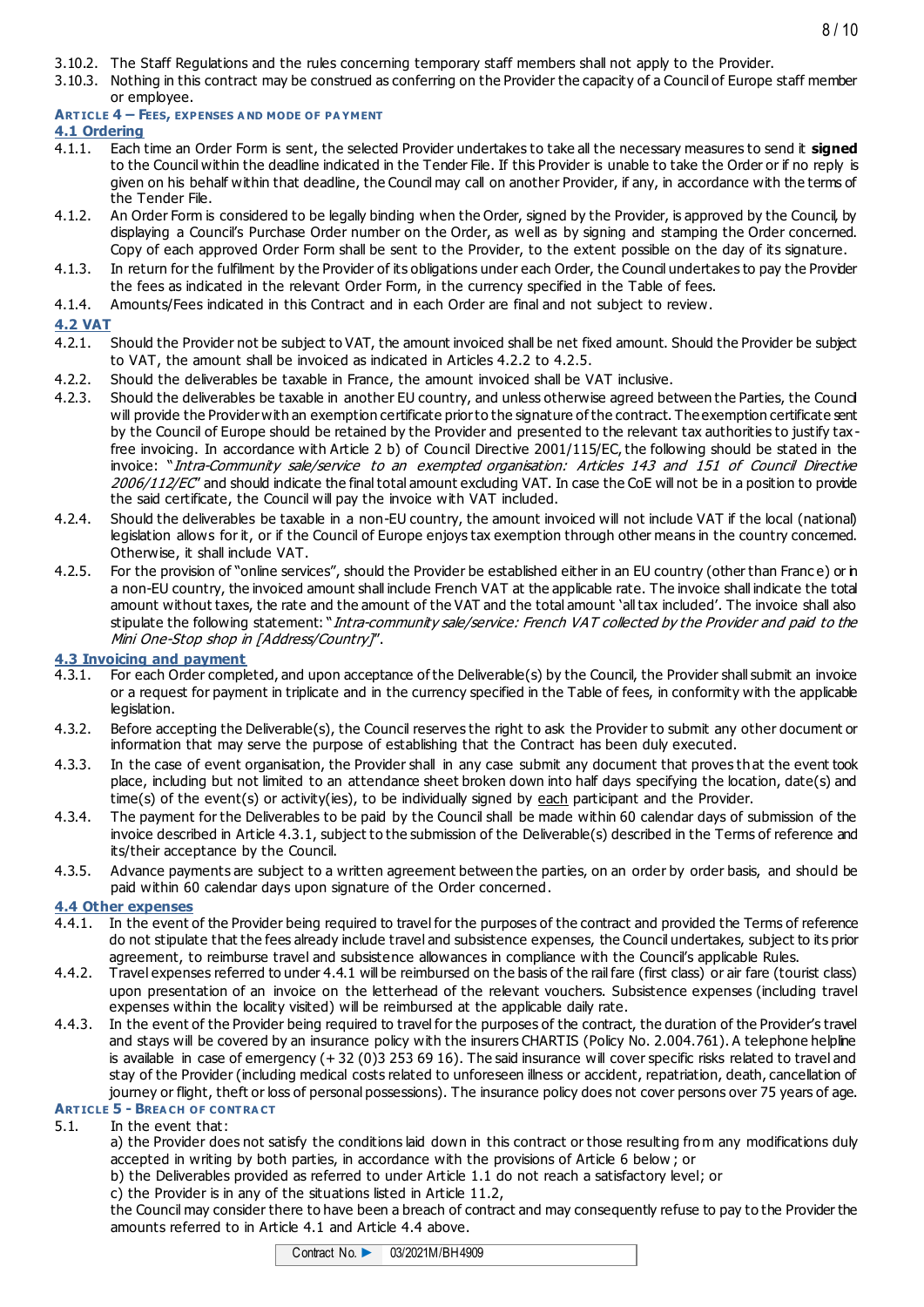- 5.2. In the cases described in paragraph 5.1 above, the Council reserves further, at any moment and further to prior notification to the Provider, the right to terminate the contract in all or in part. In case of termination, the Council shall pay only the amount corresponding to the deliverables actually and satisfactorily provided at the time of termination of the contract and shall request reimbursement of the sums already paid for Deliverables not provided. In case of partial termination, the obligations of the parties shall endure for all deliverables which are not subject of the notification of termination.
- 5.3. The outstanding sums shall be paid to the Council's bank account within 60 calendar days from the notification in writing by the Council to the Provider regarding the outstanding sums to be paid.

#### **ART ICLE 6 - MODIFICA T IONS**

- 6.1. The provisions of this contract cannot be modified without the written agreement of both parties. This agreement may take the form of an exchange of emails provided it is done using the contact details specified in Article 8.
- 6.2. Any modification shall not affect elements of the contract which may distort the initial conditions of the tendering procedure or give rise to unequal treatment between the tenderers.
- 6.3. This contract may not be transferred, in full or in part, for money or free of charge, without the Council's prior authorisat ion in writing.
- 6.4. The Provider may not subcontract all or part of the Deliverables without the written authorisation of the Council. If authorised to subcontract by the Council, the Provider shall ensure compliance with all contractual conditions by all authorised subcontractors. The Provider shall remain fully liable to the Council for the performance of that subcontractor's obligations.

- **ART ICLE 7 - CA SE OF FORCE MA JEURE** In the event of force majeure, the parties shall be released from the application of this contract without any financial compensation. Force majeure is defined as including the following: major weather problems, earthquake, strikes affecting air travel, attacks, a state of war, health risks or events that would require the Council or the Provider to cancel the contract.
- 7.2. In the event of such circumstances each party shall be required to notify the other party accordingly in writing, within a period of 7 calendar days.

# **ART ICLE 8 - COMMUNICA T ION BET WEEN T HE PA RT IES**

- The Contact point within the Council of Europe is indicated on the cover page of the Act of Engagement (See page 1 above).
- 8.2. The Provider can be reached through the means indicated in the Act of Engagement (see page 1 above).<br>8.3. Any communication is deemed to have been made when it is received by the receiving party, unless the Cont
- Any communication is deemed to have been made when it is received by the receiving party, unless the Contract refers to the date when the communication was sent.
- 8.4. Electronic communication is deemed to have been received by the receiving party on the day of successful dispatch of that communication, provided that it is sent to the addressees listed in paragraphs 1 and 2 above. Dispatch shall be deemed unsuccessful if the sending party receives a message of non-delivery. In this case, the sending party shall immediately send again such communication to any of the other addresses listed in paragraphs 1 and 2 above. In case of unsuccessful dispatch, the sending party shall not be held in breach of its obligation to send such communication within a specified deadline, provided the communication is dispatched by another means of communication without further delay.
- 8.5. Mail sent to the Council using the postal services is considered to have been received by the Council on the date on which it is registered by the department identified in paragraph 1 above.
- 8.6. Formal notifications made by registered mail with return receipt or equivalent, or by equivalent electronic means, shall be considered to have been received by the receiving party on the date of receipt indicated on the return receipt or equivalent.

#### **ART ICLE 9 –ACCEPT A NCE**

The provision of Deliverables referred to in this contract shall be the subject of a written acceptance procedure. If acceptance is refused, the Council shall inform the Provider accordingly, giving reasons, and may set new modalities for the provision of t he Deliverables. If acceptance is refused again, the Council may terminate the Contract in whole or in part without previous notice and without paying any financial compensation.

#### **ART ICLE 10 – CONSORT IUM**

- 10.1. The Providers have full responsibility for carrying out and complying with the terms of t he contract.
- 10.2. The Providers are jointly and severally liable. If a Provider fails to implement its part of the contract, the other Providers become responsible for the carrying out of the Deliverables, unless the Council expressly relieves them of this obligation.
- 10.3. In case of breach of contract, where applicable, the Council will claim back the amounts paid but that were not due under the contract. The coordinator of the consortium is fully liable for repaying the debts of the consortium; even if it has not been the final recipient of those amounts.
- 10.4. The internal roles and responsibilities of the Providers are divided as follows:
- 10.4.1 The Providers must designate a coordinator.
- 10.4.2 Each Provider must:
	- (i) inform the coordinator immediately of any events or circumstances likely to affect significantly or delay the performance of the contract, change in legal status or technical, organisational or ownership situation, circumstances affecting the award of the contract or compliance with the requirements of the contract;
	- (ii) submit to the coordinator in good time: - any other documents or information required by the Council under the contract, unless the contract requires the Provider to submit this information directly;
		- any information requested by the coordinator in order to verify the state of performance of the Deliverables under the contract, the proper implementation of the contract and compliance with the other obligations under the contract.
	- (iii) give the other Providers access to any pre-existing industrial and intellectual property rights needed for the performance of the contract and compliance with the obligations under the Agreement.
- 10.4.3 The coordinator must:
	- (i) monitor that the Deliverables are carried out timely and properly, in accordance with the terms of the contract;
	- (ii) act as the intermediary for all communications between the Providers and the Council (in particular, providing the Council with the information described in Article 10.4.2(ii) immediately), unless the agreed otherwise by the Parties;

| Contract No. | 03/2021M/BH4909 |
|--------------|-----------------|